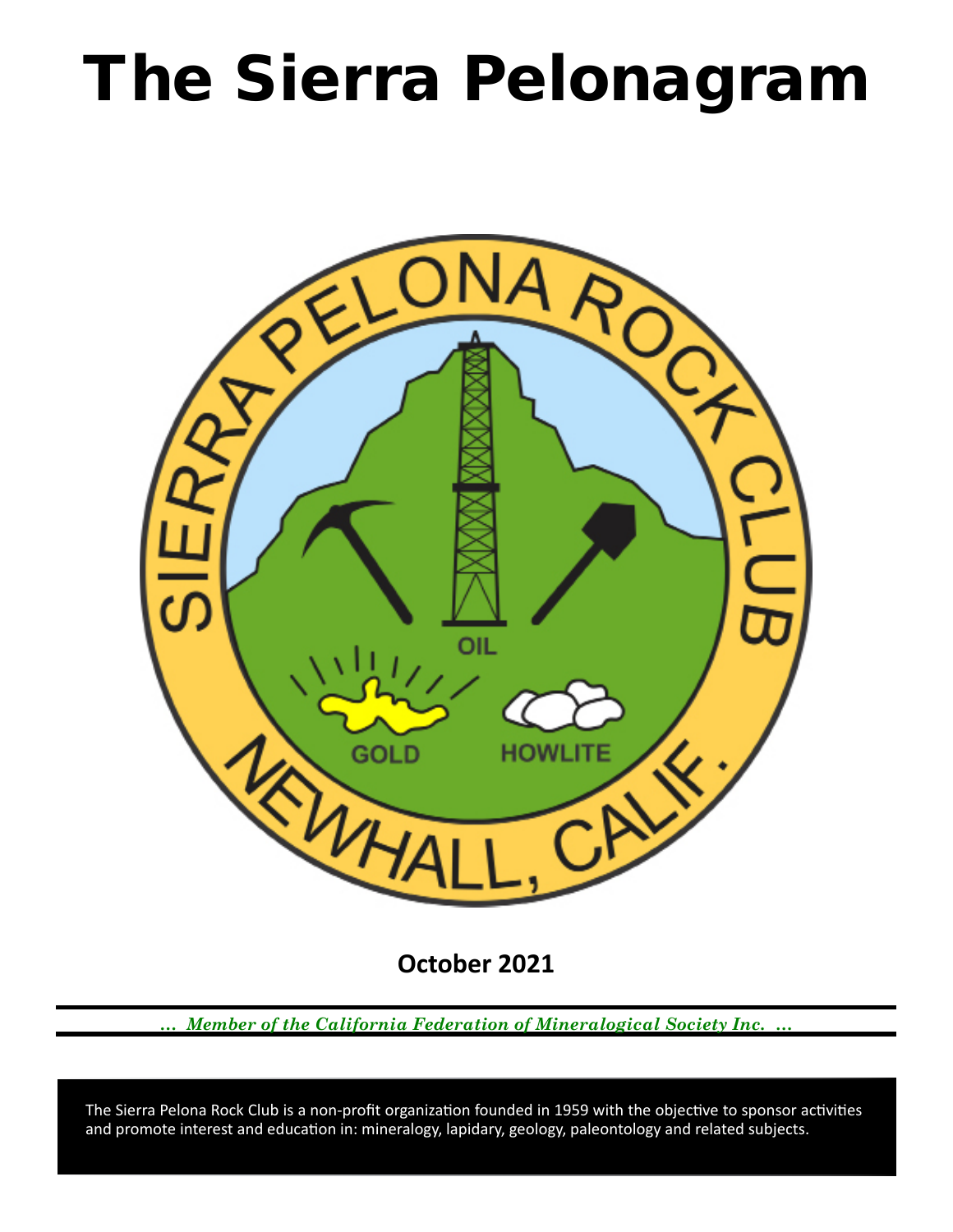

#### **President's Message**

Hi All!

 Well, we are back to meeting regularly, although it still needs to be via Zoom. We are actively perusing a potential meeting place and believe me, you will all hear about it if the news is good! We are also starting to work on a place for the Holiday party.

 This is also getting to be the time of year for you to seriously start thinking about elections. We really would like to see new blood on the board, which brings to the party new ideas. All clubs need this to remain viable and just plain interesting. So, think about it, please!

 Dues are also going to be due soon, start saving your nickels and dimes!

 I hope to see you all at the Zoom meeting on the 19th at 7.

Bill Webber, President, SPRC

Elections are coming up and all positions are open.! Please support your club and think about a position. New blood equals new thoughts and traditions equals a strong vital club!

### **Birthdays**

**October** Omid Aeen Alexander Hamilton Ashton Scott Katherine Webber

**November** Shana Brunes-Ruiz Frank Hummelbaugh Jack Jenkins



## **Officers:**

President – Bill Webber Vice‑President – Julie Tinoco Secretary: Heidi Webber Treasurer –Shana Brunes-Ruiz Federation Director (CFMS/AFMS) --Ron Rackliffe

## **Chairpersons:**

Claim--Linda Jenkins Donation Rock Table--Dianne Wholleben Equipment--Bill Webber Field Trips – Julie Tinoco Historian ‑Open Hospitality – Ron Rackliffe Membership – Heidi Webber Website-- Larry Holt Pelonagram Publisher, Editor – Heidi Webber Programs –Tina White Publicity –Open Sunshine--Brigitte Mazourek

The Sierra Pelona Rock Club, is a member of the California and American Federation of Mineralogical Societies, Inc. (CFMS/AFMS). The general club meetings (Open to the public) are at 7:30 PM, on the 3rd Tuesday of each month at:

Contact the Club or the Sierra Pelonagram Editor

at: **Sierra Pelona Rock Club P.O. Box 221256 Newhall, Ca. 91322** Or e‑mail: hwebber@pacbell.net *Visit the SPRC website [www.sierrapelona.com](http://www.sierrapelona.com/)*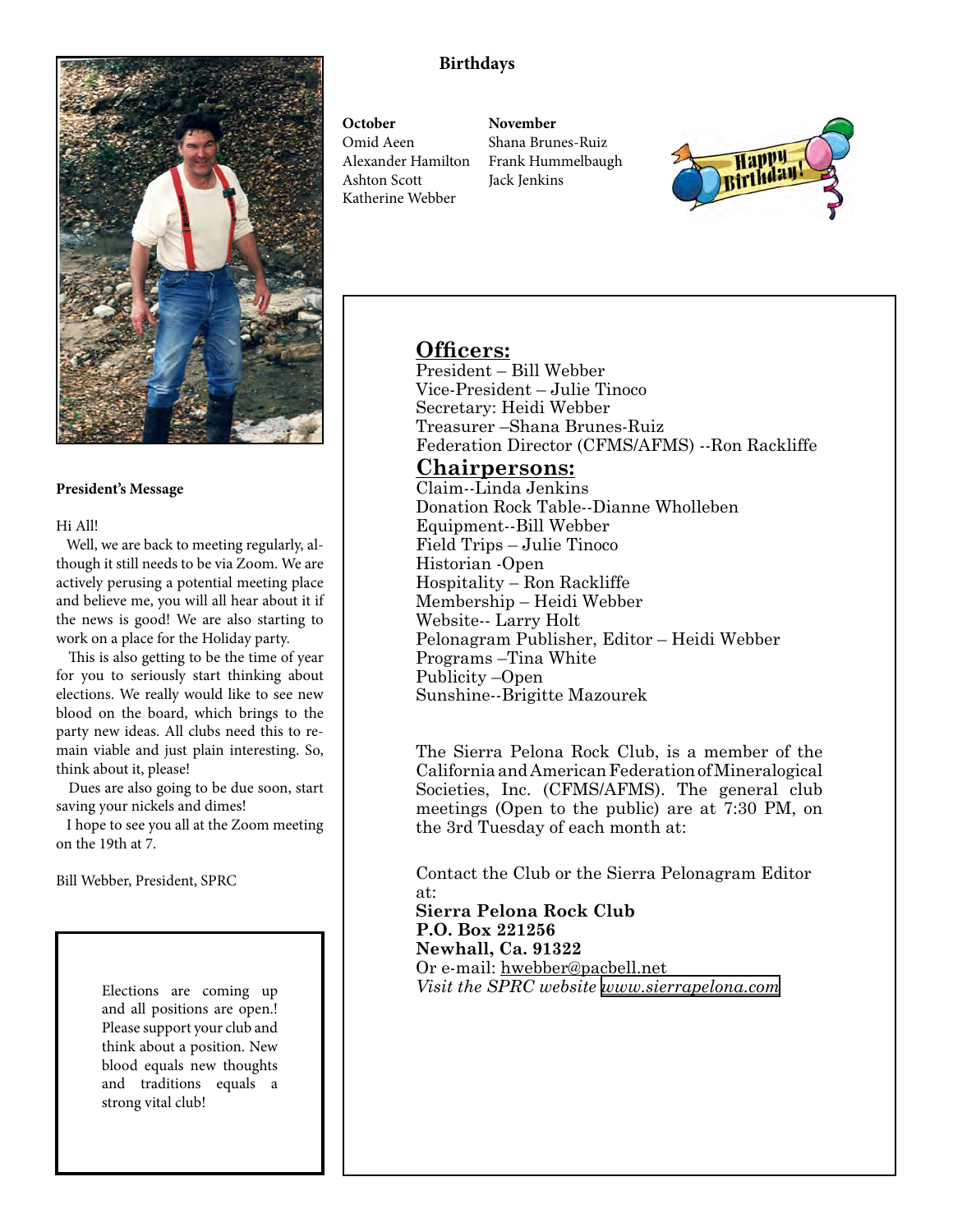#### **Sierra Pelona Rock Club**

General Meeting via Zoom September 21, 2021

The meeting was called to order at 7:07pm. There were 15 members in attendance and a guest, Ken Kramm.

We discussed meeting rooms, and Tina White is still working on a possibility.

Julie Tinoco talked about our field trip for September as attending the Stoddard Wells Tailgate and their annual field trip. As usual, she will email the club with the specifics as the date approaches.

The meeting was adjourned at 7:30pm for Tina's presentation entitled "Finding One's Marbles".

Respectfully Submitted

Heidi Webber, Secretary, SPRC







**Sierra Pelona Rock Club** Business Meeting via Zoom October 5, 2021

The meeting was called to order at 7:20pm. In attendance were Tina White, Ron Rackliffe, Julie Tinoco and Bill and Heidi Webber.

Gilchrist Farms has their October festival and traditionally has non-profits every weekend. We decided to try to attend on the 23rd or 30th if possible. Heid will call and/or email to see if they are inviting vendors this year as the site doesn't say anything about that. (Heidi has tried several times since the meeting. The voice mail is full and the email kicks back as non-deliverable. She will keep trying.)

Tina is still working on obtaining a meeting room for us. It has been referred to the next person in charge of permissions to use a room. She will keep us informed.

We will have our next workshop at Bill and Heidi's on January 29.

Ron will be attending the next CFMS meeting in Visalia on November 12-13.

Quartzite has their big gem and mineral show the month of January. The very popular Pow-wow is January 19-23 (not the usual full week).

Julie said SPRC has been invited to join the Pasadena Lapidary Society on their October field trip on October 30. They are planning to go to Brown Butte, Castle Butte and our claim. She will email members with details at a later date.

Tina said the program for October will be on Bloodstone.

The meeting was adjourned at 8:30pm.

Respectfully Submitted,

Heidi Webber, Secretary, SPRC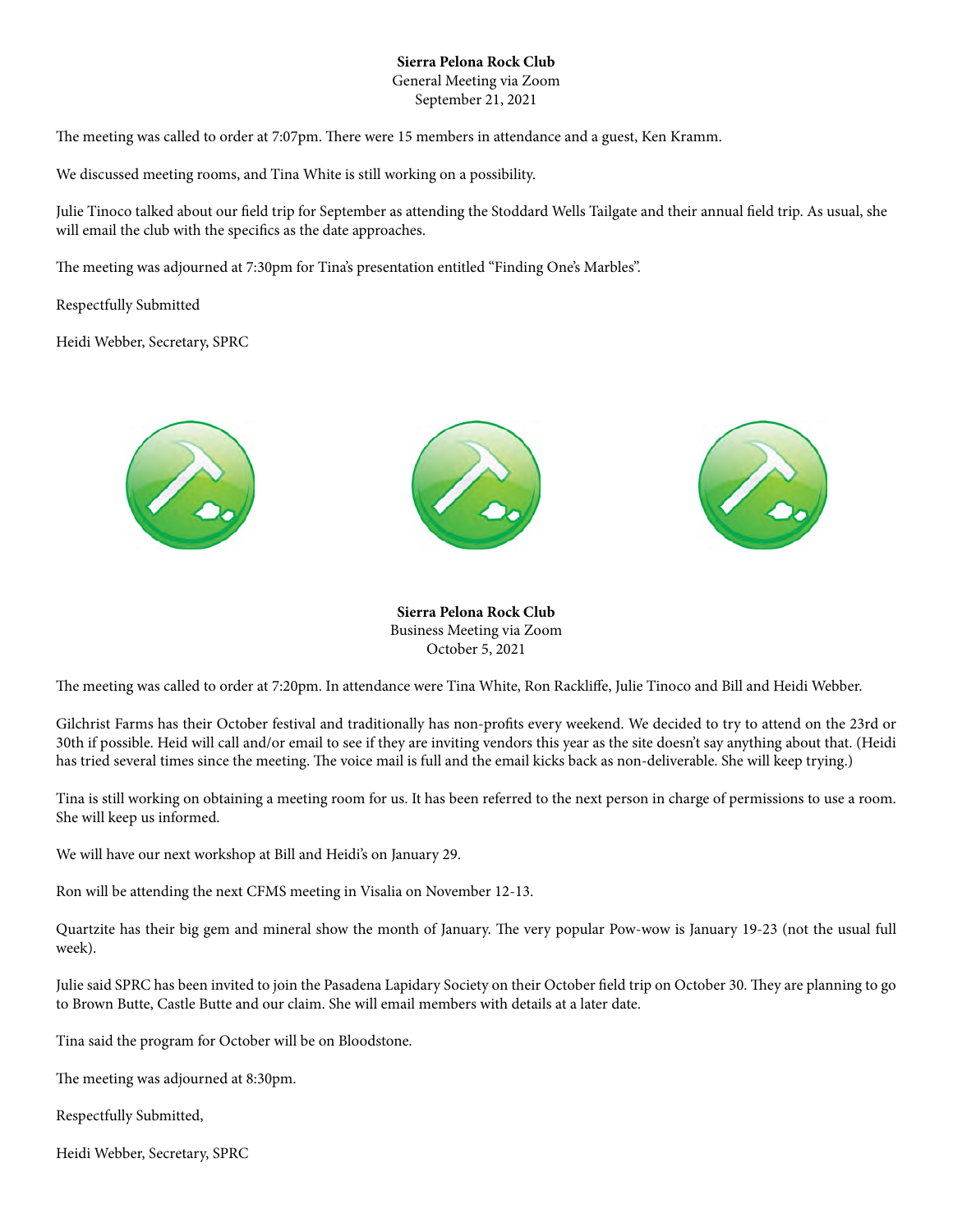#### **Dangers of Rock Dust By Glen Kuban**

#### *Reprinted from the August 2021 CFMS Newsletter*

*Reprinted from PALEO FOOTNOTES VOLUME 16, NUMBER 8 AUGUST 2021 First published in the December 1997 Paleo Footnotes and republished to inform a new generation of members.]*

*Editor's note: I am not reprinting this article to scare the pants off any of you, but just to alert you to problems that can occur and for you to decide what action you wish to take while pursuing your hobby. There were quite a few aspects of this essay that I never thought of myself. Heidi Webber*

 Many collectors use a mechanical rock saw to cut, trim, or abrade rocks and fossils in the field or lab. Dangers of this activity include flying rock chips, wounds from the blade itself or broken blades, and rock dust, which is extremely dangerous to inhale. Always read and understand the proper operation of any mechanical tool before using it. Whenever cutting or grinding rock, wear protective eye goggles. Also wear a good respirator, or use a dust collection system, to avoid inhaling rock dust which accumulates in the lungs and can cause a variety of serious illnesses.

 For those not convinced that rock dust is a serious danger, or that they can get away with not wearing a respirator or working under a hood (if working indoors), I encourage you to read the message below. The original message was posted on 7-14-97 in the Rocks and Fossils News groups, and my reply was sent to that list as well as the Dinosaur List, VrtPaleo and Fossil Nuts.

The original message I am responding to was posted in Rocks and Fossils, but I am sending my response to the other paleo related lists as well, because I feel this is an important safety issue. It affects anyone who even occasionally cuts rocks or fossils, or does fossil preparation work. It will be very worthwhile if it prevents even one person from suffering lung problems or dying prematurely. With that deliberately onerous intro- duction, let me quote the post that prompted my response:

 Peter's Post: "Last night I spent an hour cutting sandstone sidewalk blocks with composition blade made of fiberglass and carborundum grit. This is a dry saw and it was a still night and clouds of dust were all around. Some of it hung in the air for minutes. I am not really concerned about a one-shot exposure, but it did make me wonder if this is the size of silica which DOES represent a health hazard. Of course, I do not know for sure that the fine dust was silica, as opposed to calcium carbonate (the cement in the sandstone) or material from the new blade..."

 Glen's Response: "It's funny, or really not so funny, that you should write now. I'm suffering a chronic lung irritation, and seeing doctors now, because of the results of a similar incident. In short, yes, one or a few exposures to significant amounts of freshly-cut rock dust can cause serious problems. Silicosis is only one of the many lung problems that can be caused by rock dust, many of which (like fibrosis) can occur no matter what the composition of the rock. Wearing a good respirator or hood with dust collector if working indoors in a must. If you don't have the proper safety equipment, don't cut the rock!

 Unfortunately, I found out the hard way, I hope everyone learns from my mistakes. About a year ago our fossil club went to Ontario to collect trilobites, and we took along a diamond rock saw. I only sawed out a few trilobites for fellow members (without wearing a mask, I forgot to bring one) and I tried to not inhale the dust. However, large clouds of it were kicked up each time, and it was impossible to avoid inhaling quite a bit of it. By the next morning I had significant lung irritation, and have had it ever since--some days worse than others. I have frequent coughing and uncomfortable sensation in my upper chest. After this went on a few weeks, I went to a doctor, not knowing if I had contracted a bacteria, fungus, or other microbe at the quarry, or just had accumulated too much dust in my lungs. An x-ray was clear, but that is not unusual in such cases (it sometimes takes years for fibrosis, TB, cancer and other diseases to develop). Apparently, the rock dust itself is the cause of the current lung irritation, and it may never get better. In fact, it may worsen into other conditions, as explained below.

 Many people assume years of exposure to rock dust is needed to cause serious problems, and this is generally true when dealing with wind-blown, low concentration dust, which usually has already weathered to some degree. But not so with freshly cut rock. After I started having my problems, I began talking to doctors and doing lots of reading. I also talked to an uncle who used to work in a quarry, and is now dying of pulmonary fibrosis at the age of 55. I am now going to his doctor.

 It turns out that not only do rock particles of any composition tend to stay and accumulate in the lungs, but freshly cut rock is the worst, and extremely pernicious. Even one or a few incidents of significant inhalation of such dust can cause long irritation and start a process of increasingly serious lung damage. The microscopic particles are like millions of razor-edged shards that damage lung tissue directly, as well as create conditions promoting the development of TB, micro plasms, fibrosis, and cancer. Experiments with rats and other animals have shown that inhalation of fresh cut rock dust is far more damaging than worn rock dust of any composition, and leads to far greater rates of several diseases, including pulmonary fibrosis and lung cancer. But even accumulations of worn rock dust in the lungs greatly increases chances of lung disease.

 I've also made many fossil molds and casts over the years, and although I often wore a mask while working with plaster, sometime I did not. I may well have accumulated plaster in my lungs as well, which may have contributed to or aggravated my lung condition. Plaster hardens when in contact with moisture, wherever it occurs, including one's lungs. But I did not have the constant lung irritation until after the Ontario trip using the rock saw (on hard shales and siltstones), and have had it ever since.

 I have another appointment with a pulmonary doctor on Thursday, but from what I have learned, such damage is generally irreversible, and the best I may hope for is to have my condition not get worse. I may have to live with lung irritation and chronic cough for the rest of my life, plus increased chances for the serious conditions I listed above.